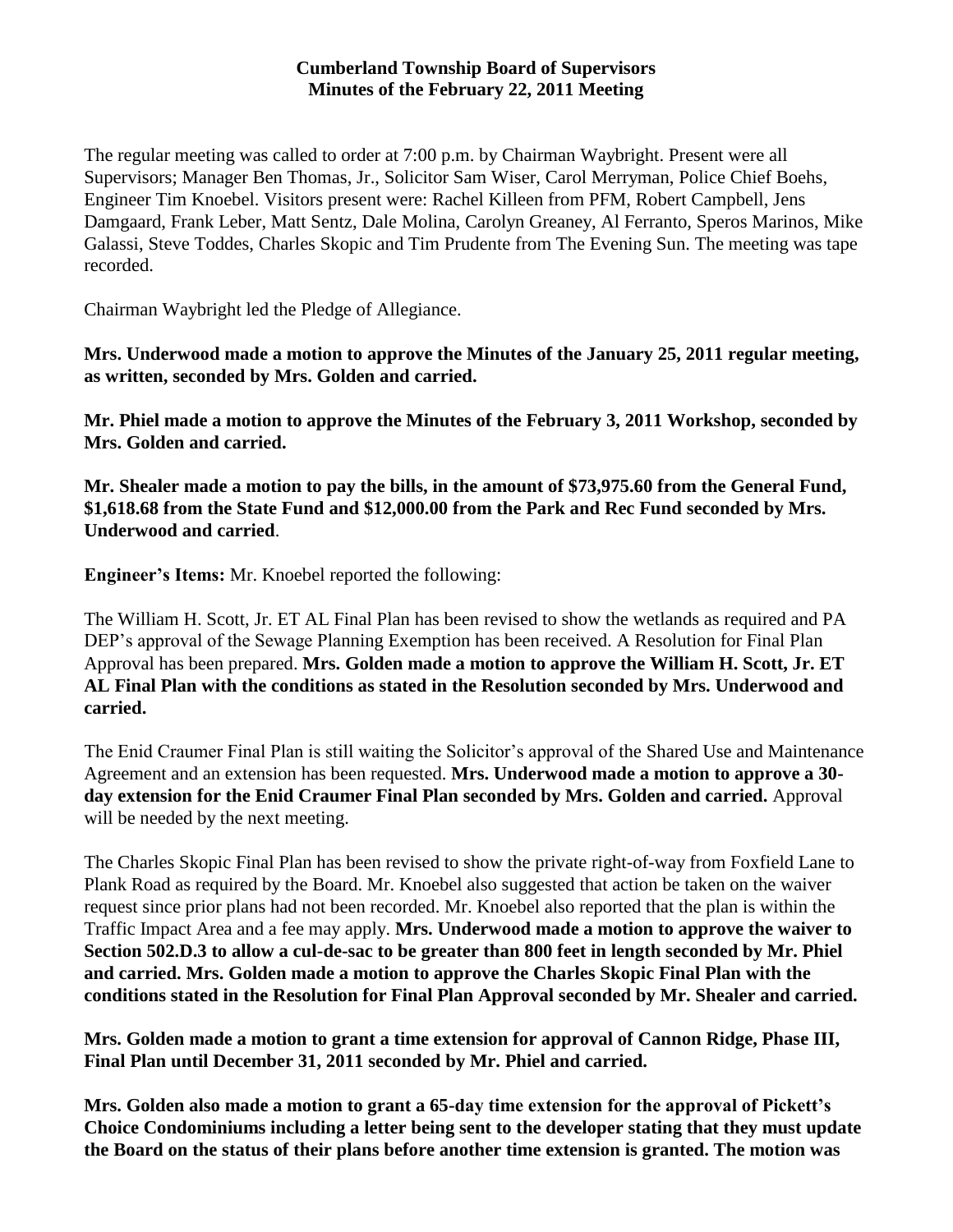# **seconded by Mrs. Underwood and carried.** Approval will be needed at the April meeting.

Upon recommendation by Solicitor Wiser the following motions were made:

### **Mrs. Golden made a motion to adopt Resolution 2011-09 for Final Subdivision Approval for the William H. Scott, Jr. ET AL Final Plan seconded by Mrs. Underwood and carried.**

# **Mrs. Underwood made a motion seconded by Mr. Shealer and carried to adopt Resolution 2011- 10 for Final Plan Approval for the Charles E. Skopic Final Plan.**

Ms. Rachel Killeen, Consultant for Public Financial Management, Inc., presented a Final Bank Loan Commitment with ACNB Bank for the refinancing of Cumberland Township Authority's debt in the amount of \$6,100,000.00. The loan has a 15-year term with a fixed rate of 3.50% for the first 10 years and 66% of prime thereafter. The refinancing will save the Authority just under \$245,000.00. The Township must be the guarantor of the loan and must adopt a Debt Ordinance that has been advertised in accordance with the Local Government Unit Debt Act. A Resolution is also needed to extend the Authority's existence at least until the end of the life of the loan. Chairman Waybright suggested that action be taken on this item under New Business.

### **Public comment:**

Mr. Matt Sentz, Barlow Fire Department, reported that they will not be holding a carnival this year but rather, they will be holding spring and fall Community Days in May and September.

Mr. Speros Marinos, 912 Baltimore Pike, stated that he wishes to thank the Township for making the Historical Architectural Review Board whole and he reported that the Cumberland Township Historical Society will be holding its first public meeting on March 7, 2011 at 7:00 p.m. at the Gettysburg Church of the Brethren on Biglerville Road and he invited the Board to attend.

### **Police Report:**

Police Chief Boehs presented a written and oral report of police activities for the month of January including 496 complaints, 46 combined arrests, 61 traffic stops, 16 traffic accidents and 7,866 patrol miles. He added that they assisted other agencies 8 times and they were assisted 6 times.

### **Active Business:**

Manager Ben Thomas, Jr. reported that the Board should affirm the date of hire retroactively for Road Department employee Jordan Reichart from 3/5/2008 when he made a lateral transfer from Cumberland Township Authority. Mr. Thomas also asked the Board to affirm the hiring of Michele Long. Ms. Long will start on February 28, 2011 as part-time Receptionist and Planning Secretary. **Mr. Phiel made a motion to affirm the date of hire for Jordan Reichart for March 5, 2008 seconded by Mrs. Underwood and carried. Mrs. Underwood made a motion to approve the hiring of Michele Long as part-time Receptionist and Planning Secretary commencing February 28, 2011 seconded by Mrs. Golden and carried.**

Mr. Thomas asked that the Draft Belmont Road Bridge Agreement and the Police Outside Employment Policy be removed from the agenda as they are still active and not ready for action. **Mr. Shealer made a motion to remove those two items from the agenda seconded by Mr. Phiel and carried.**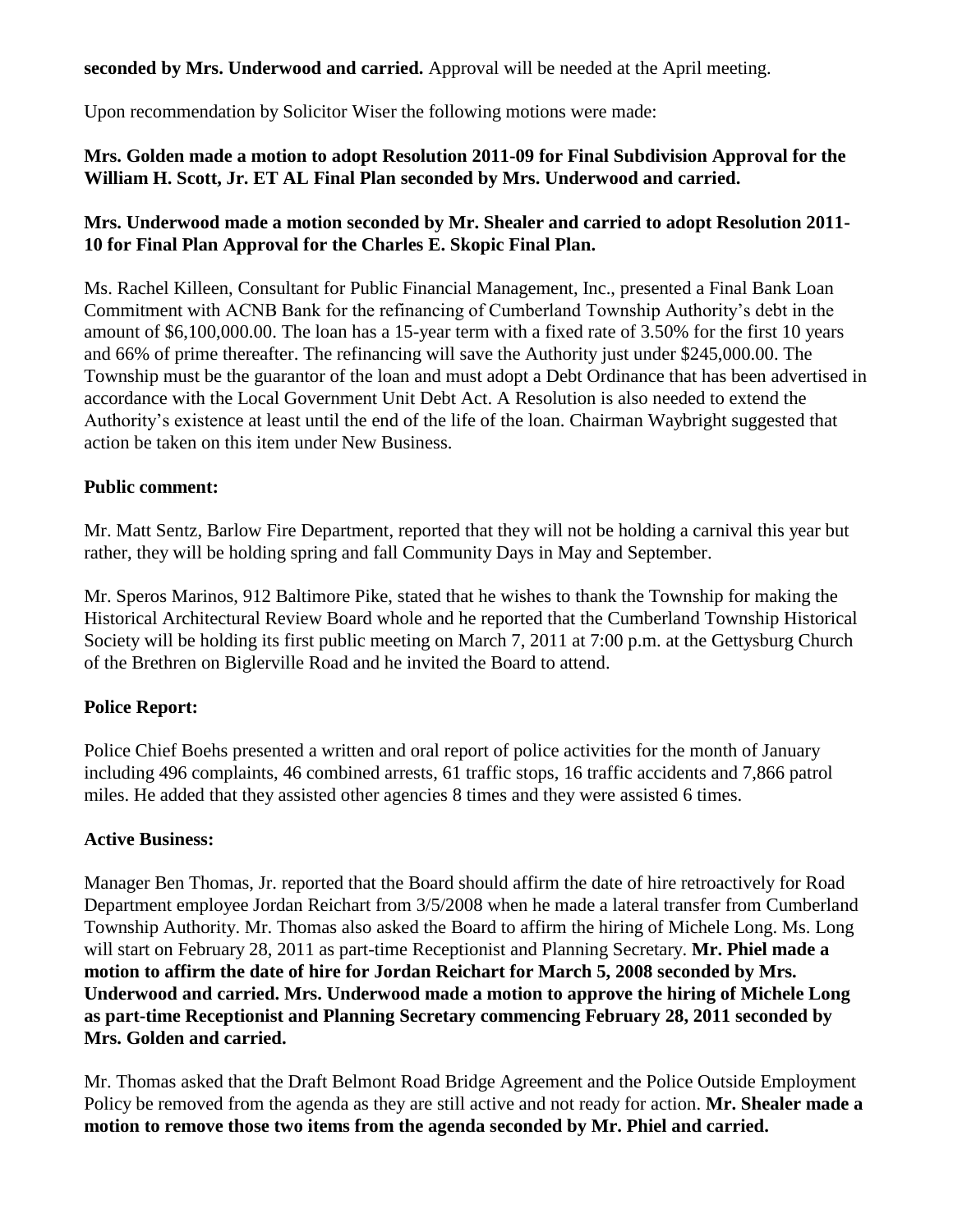**Mr. Phiel made a motion to appoint Gary Shaffer (Architect), Marty Miller (Real Estate Broker) and Barry Stone (Planning Commission member) to the Historical Architectural Review Board with the following terms: Barry Stone's term will end on January 1, 2013; Marty Miller's term will end on January 1, 2013 and Gary Shaffer's term will end on January 1, 2014. The motion was seconded by Mrs. Underwood and carried.**

Mr. Thomas also asked the Board to consider between now and the March meeting, a couple of changes to the fee structure. He asked the Board to consider campgrounds being charged per campsite rather than all campgrounds being charged a flat rate of \$100.00. He suggested that the fee may be \$10.00 per campsite and the same for Mobile Home Parks; \$10.00 per lot, to help pay for the services that the Township provides. He also reported that the staff is spending a lot more time reviewing applications for Special Events permits and the applicants will be receiving invoices for this extra time that is being spent. **Mrs. Underwood made a motion to table revising the fee schedule until the next meeting seconded by Mr. Phiel and carried.**

### **New Business:**

Solicitor Wiser reported that action is needed by the Board to adopt a resolution extending the life of Cumberland Township Authority and this was discussed at the workshop and the Board had indicated that they were considering only extending for the length of the Debt Service until 2/22/2026 and the Authority is requesting that the extension be for 50 years until 2/22/2061. Solicitor Campbell stated that there are other projects in the pipeline that may require this process to be done over again because the Authority may need to borrow money again in the next few years. Solicitor Wiser also suggested that this action be memorialized with an ordinance because resolutions can be misplaced or lost. **Mr. Phiel made a motion to adopt Resolution 2011-11 as follows:**

### **RESOLUTION 2011-11**

#### **A RESOLUTION OF THE TOWNSHIP OF CUMBERLAND, ADAMS COUNTY, PENNSYLVANIA, TO ADOPT AN AMENDMENT TO THE CUMBERLAND TOWNSHIP AUTHORITY ARTICLES OF INCORPORATION TO EXTEND ITS TERM OF EXISTENCE TO FEBRUARY 22, 2061.**

**The motion was seconded by Mrs. Golden and the motion carried. Mrs. Underwood and Mr. Shealer voted in opposition to the motion.** 

Solicitor Wiser stated that the next action needed would be adoption of a Debt Ordinance for Cumberland Township Authority in the amount of \$6,045,000.00 as follows:

### **ORDINANCE NO. 2011-139**

**OF THE TOWNSHIP OF CUMBERLAND, ADAMS COUNTY, PENNSYLVANIA, INCURRING LEASE RENTAL DEBT IN THE MAXIMUM PRINCIPAL AMOUNT OF \$6,045,000.00 TO BE EVIDENCED BY ITS GUARANTY OF A GUARANTEED SEWER REVENUE NOTE, SERIES OF 2011, TO BE ISSUED BY CUMBERLAND TOWNSHIP AUTHORITY, TO REFUND THE AUTHORITY'S GUARANTEED SEWER REVENUE BONDS – SERIES OF 2005, AND PAY RELATED COSTS; AUTHORIZING A GUARANTEE AGREEMENT, BY AND AMONG THIS TOWNSHIP, AS GUARANTOR, THE AUTHORITY AND ACNB BANK, AS LENDER; SPECIFYING THE MAXIMUM PRINCIPAL AMOUNT AND MAXIMUM ANNUAL AMOUNTS OF THE GUARANTY OBLIGATION OF THIS**